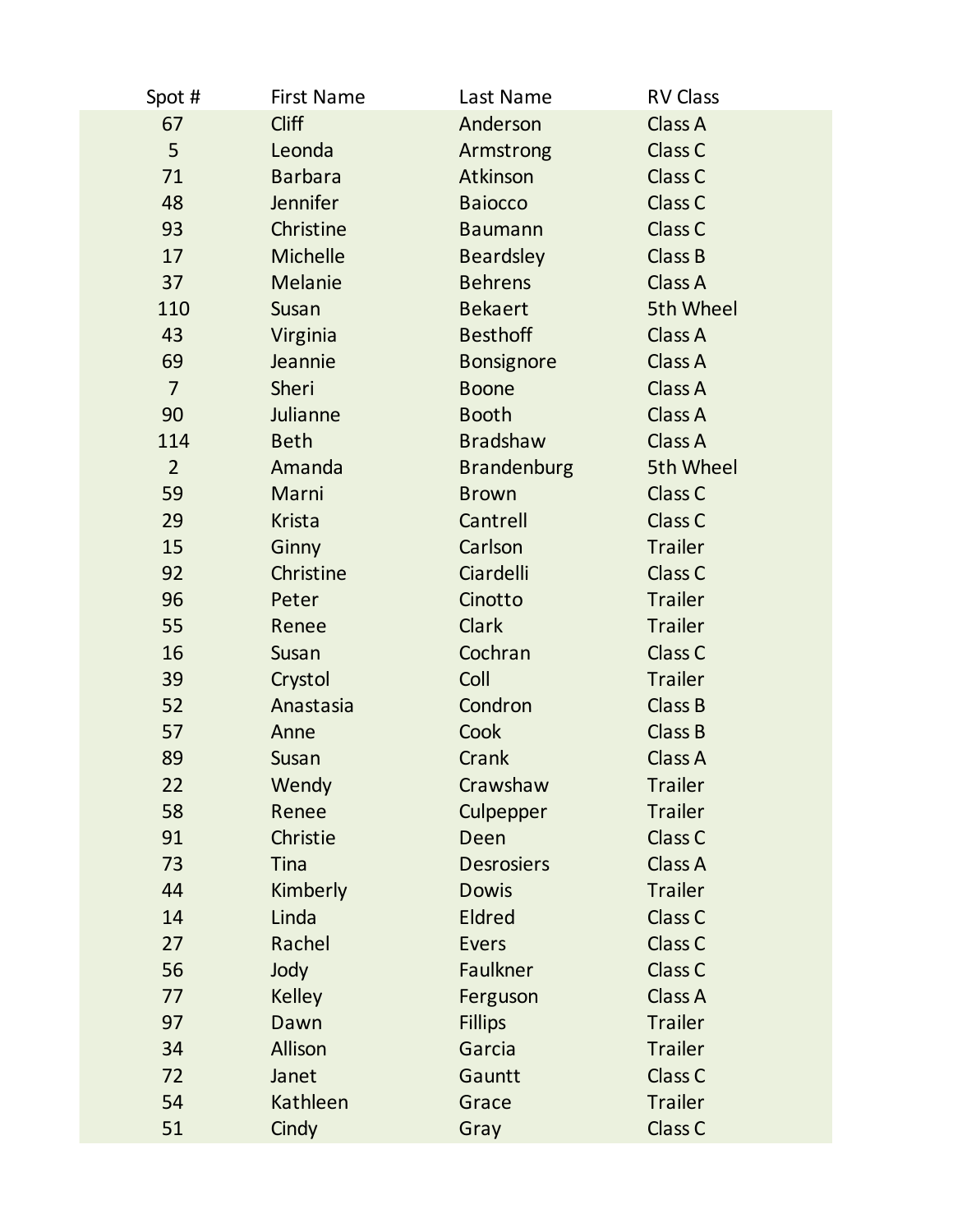| 70  | <b>Keith</b>    | Gunby            | <b>Trailer</b>     |  |
|-----|-----------------|------------------|--------------------|--|
| 95  | Sheyla          | Gutierrez        | <b>Trailer</b>     |  |
| 45  | Daniel          | Haddy            | <b>Trailer</b>     |  |
| 88  | Sandra          | Haigler          | Class A            |  |
| 100 | Daneka          | <b>Hedges</b>    | 5th Wheel          |  |
| 102 | Julie           | <b>Heller</b>    | 5th Wheel          |  |
| 64  | Shar            | Henry            | Class A            |  |
| 106 | <b>Barbara</b>  | Hill             | Class A            |  |
| 31  | <b>Betty</b>    | <b>Hinson</b>    | Class B            |  |
| 47  | Alan            | <b>Holbrook</b>  | <b>Trailer</b>     |  |
| 26  | Randy           | Holford          | <b>Trailer</b>     |  |
| 83  | Catherine       | <b>Holmes</b>    | Class A            |  |
| 23  | Jean            | Hood             | Class C            |  |
| 104 | Lysiane         | Huber            | 5th Wheel          |  |
| 24  | Linda           | Husson           | Class C            |  |
| 6   | <b>Emily</b>    | Ingersoll        | Class C            |  |
| 12  | Lou             | Jearls           | <b>Trailer</b>     |  |
| 49  | Renee           | Kalmanson        | 5th Wheel          |  |
| 38  | Mitzi           | <b>Keating</b>   | <b>Trailer</b>     |  |
| 10  | <b>Brenda</b>   | <b>Kelly</b>     | <b>Trailer</b>     |  |
| 61  | <b>Tracey</b>   | Kent             | Class A            |  |
| 9   | <b>Jennifer</b> | <b>Kerwick</b>   | Class C            |  |
| 87  | Judy            | Klar             | Class A            |  |
| 75  | Carrie          | Knutson          | <b>Trailer</b>     |  |
| 105 | <b>Teresa</b>   | Kocher           | <b>Trailer</b>     |  |
| 50  | Rhonda          | <b>Koeske</b>    | <b>Trailer</b>     |  |
| 81  | Keith           | Landers          | <b>Class A</b>     |  |
| 62  | Roger           | Ly               | Class C            |  |
| 68  | Vincent         | <b>Madeiros</b>  | Class A            |  |
| 79  | Kent            | Mahan            | <b>Trailer</b>     |  |
| 117 | Amber           | <b>McCune</b>    | Class A            |  |
| 53  | <b>JoAnn</b>    | <b>McDermott</b> | Class <sub>C</sub> |  |
| 65  | Helen           | <b>McNenley</b>  | Class A            |  |
| 46  | Melinda         | <b>Mello</b>     | Class A            |  |
| 30  | Leanne          | <b>Meyer</b>     | Class C            |  |
| 94  | Kaimen          | <b>Miller</b>    | <b>Trailer</b>     |  |
| 107 | Jennifer        | <b>Miller</b>    | <b>Trailer</b>     |  |
| 113 | Laurene         | <b>Miller</b>    | 5th Wheel          |  |
| 28  | Paula           | Miloglav-Recco   | <b>Class B</b>     |  |
| 63  | Dawn            | <b>Mlatecek</b>  | Class A            |  |